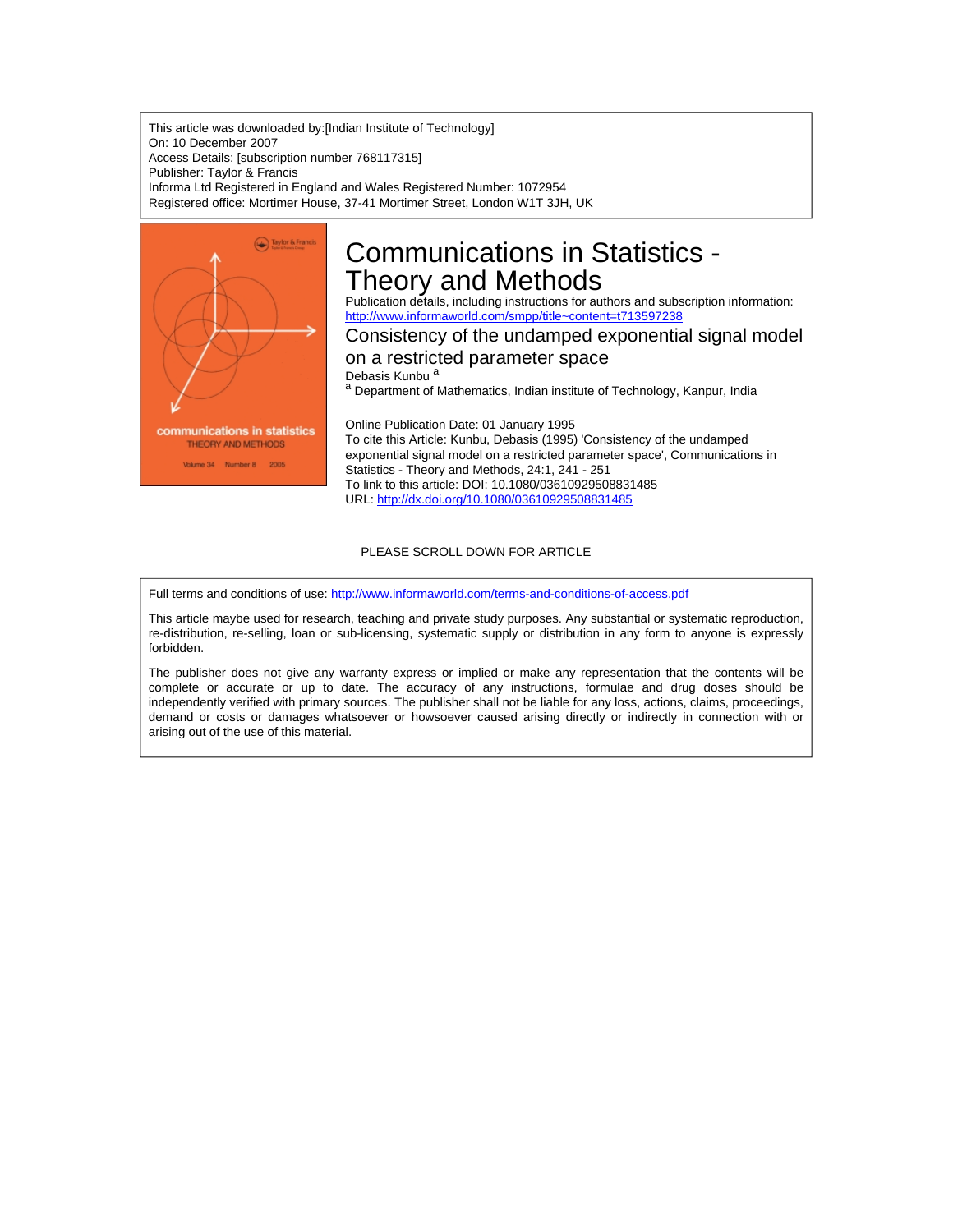COMMUN. STATIST.-THEORY METH., 24(1), 241-251 (1995)

# CONSISTENCY OF THE UNDAMPED EXPONENTIAL SIGNAL MODEL ON A RESTRICTED PARAMETER SPACE

#### DEBASIS KUNDU

# **Department of Mathematics**<br>Indian Institute of Technology Kanpur Pin 208016, India

Key Words and Phrases: least norm s uares **estimates;**  signal processing; non linear regression.

#### **ABSTRACT**

The main aim of this note is to prove the consistency of the least norm squares estimates of an undamped exponential signal model on a restricted parameter space and to compare different methods available in the literature to compute the least norm squares estimates.

#### 1. INTRODUCTION

We consider the following model

 $Y_t = \sum_{K=1}^{M} \alpha_K e^{i2\pi\omega_K t} + \epsilon_t; \qquad t = 1,... n$  (1.1)<br>Here  $\alpha_1,..., \alpha_M$  are unknown complex numbers belonging to some compact subset of a complex Euclidean space, i  $=$   $\sqrt{-1}$ ,  $\omega_K$ 's are real numbers strictly between 0 and 1

241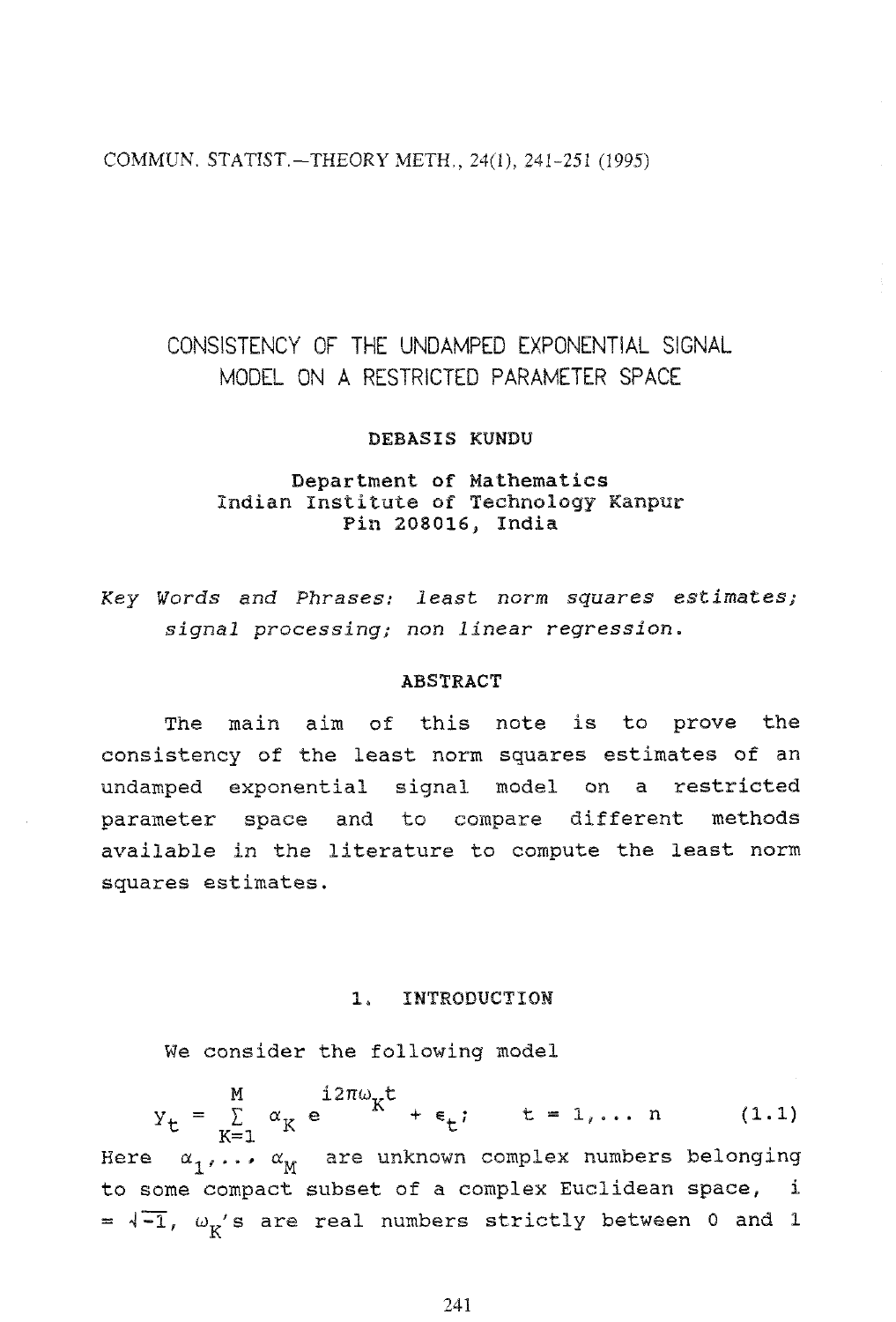and they are distinct.  $\epsilon_{\star}$ 's are i.i.d. random variables with mean zero and equal variances for both the real and imaginary parts. The real and imaginary part are assumed to be independent. M is assumed to be known. This model is a well discussed model in signal processing literature (See Xao 1988).

We will see in the next section that the sufficient conditions stated by Jennrich (1969) do not hold true for the whole parameter space and that of Wu **(1981)** is difficult to verify in this **situation,**  Strong consistency of the least norm squares estimates (WSE) has been established on a restricted parameter space. Some simulations have been performed to compare the different methods avaliable in the literature to compute the LNSE.

#### 2. SUFFICIENT CONDITIONS

Jennrich (1969) considered the general non-linear regression model when the parameters are real valued, the result has been extended to the complex parameters case by Kundu (1991). Suppose

$$
S_n(\theta) = \sum_{t=1}^n |Y_t - f(\alpha, \omega, t)|^2
$$
 (2.1)

where  $f(\alpha, \omega, t) = \sum_{K=1}^{M} \alpha_K e^{i2\pi \omega_K t}$ ,  $\alpha = (\alpha_1, ..., \alpha_M)$ ,<br>  $\omega = (\omega_1, ..., \omega_M)$  and  $\theta = (\alpha, \omega)$ . Any vector  $\begin{cases} \n\theta_n \quad \text{which minimizes} \quad (2.1) \quad \text{will be call}.\n\end{cases}$ the least norm squares estimators of  $\theta$ . The strong<br>  $\sim$ consistency of  $\theta_n$  was proved in Jennrich (1969) under the following assumptions :

 $\frac{1}{n}$  D<sub>n</sub>( $\theta$ ,  $\theta$ <sub>o</sub>) converges uniformly to a continuous function  $D(\theta, \theta_0)$  and  $D(\theta, \theta_0) = 0$  iff  $\theta$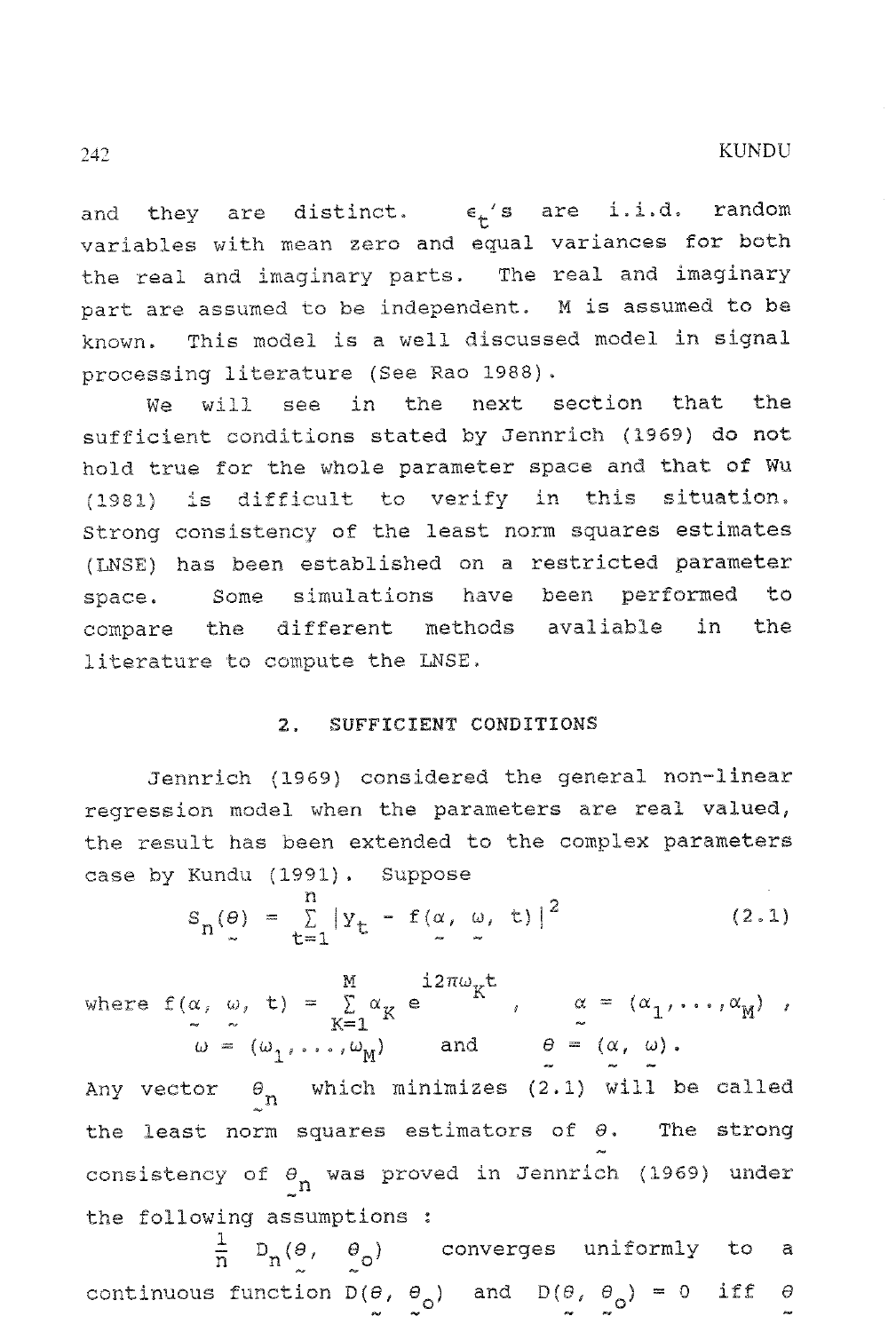UNDAMPED EXPONENTIAL SIGNAL MODEL

$$
= \theta_0, \text{ here } \theta_0 \text{ is the true parameter value and}
$$
  

$$
D_n(\theta, \theta_0) = \sum_{t=1}^n |f(\alpha, \omega, t) - f(\alpha^0, \omega, t)|^2
$$

Unfortunately even for the first order model

$$
f(\alpha, \omega, t) = e^{i2\pi\omega t}
$$

 $D(\theta, \theta_o) = 0$  for all  $\theta$ . Which does not satisfy Jennrich's sufficient condition. Therefore the result of Jennrich cannot be applied directly, on the other hand the assumption A or A' of Wu (1981, p 506) is difficult to verify in this situation.

Assumption 1. Let  $\alpha \in H_1$ , where  $H_1$  is a compact subset of a complex Euclidean space  $\mathbb{C}^M$  and  $\alpha_{\text{O}}$  , the true parameter value, is an interior point of  $H_1$ .  $\omega \in$ H<sub>2</sub>, H<sub>2</sub> is a subset of  $[0,1]X...X[0,1]$  which has finite number of points.

Assumption 2.  $\epsilon_{+}$ 's are i.i.d. with mean zero and finite variances for both the real and imaginary part.

Theorem : Under the assumption 1 and **2** the least norm squares estimator of the model (1.1) is strongly consistent.

Proof : It is enough to show from the sufficient conditions of Jennrich that  $D_n(\theta, \theta_o)$  converges uniformly on  $H_1 \times H_2$  to a continuous function  $D(\theta, \theta_o)$ which has a unique minimum at  $\theta = \theta_0$ .

hich has a unique minimum at  $\theta = \theta_o$ .<br>Let  $\alpha = (\alpha_1, ..., \alpha_M)$ ,  $\alpha_o = (\alpha_1^o, ..., \alpha_M^o) \in H_1$  and  $\omega = (\omega_1, \ldots, \omega_M)$ ,  $\omega^0 = (\omega_1^0, \ldots, \omega_M^0) \in H_2$ . Therefore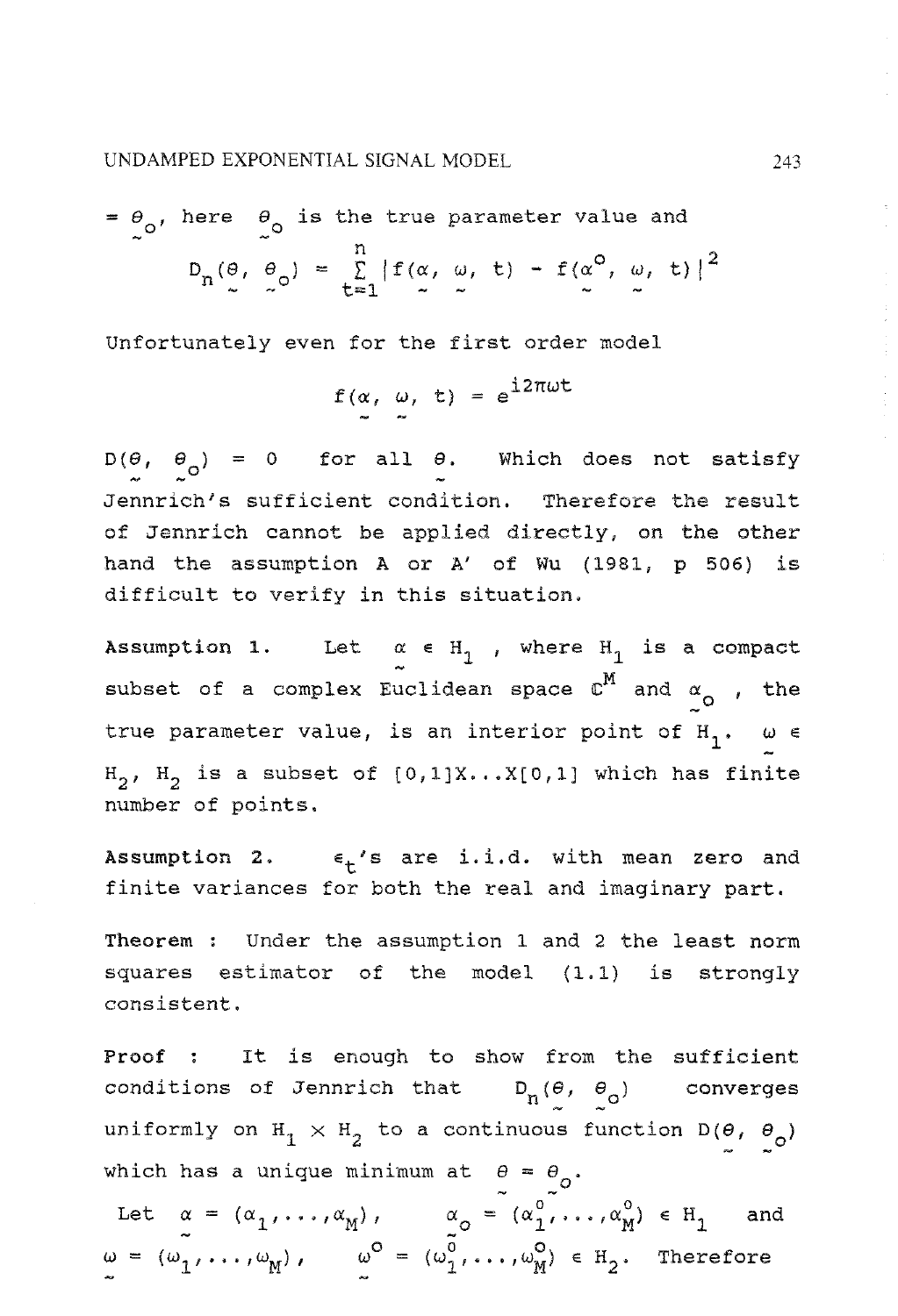$\frac{1}{n} D_n(\alpha, \omega, \alpha_0, \omega_0) = \frac{1}{n} \sum_{r=1}^n \left| \sum_{K=r}^M \alpha_K e^{-i2\pi \omega_K t} - \sum_{K=r}^M \alpha_K^O e^{-i2\pi \omega_K^O t} \right|^2$  $=$   $\frac{1}{n}$   $\sum_{k=1}^{n} \left\{ \sum_{K=1}^{M} \alpha_K e^{i2\pi \omega_K t} - \sum_{K} \alpha_K^{\circ} e^{i2\pi \omega_K^{\circ}} \right\} x$  $\left\{\begin{matrix} \mathbb{M} & -\mathrm{i}2\pi\omega_{K}^{+} \\ \sum\limits_{K=1}^{\infty}\overline{\alpha}_{K} & \mathbf{e} \end{matrix}\right. = \left.\begin{matrix} \sum\limits_{K=1}^{\infty}\overline{\alpha}_{K}^{0} & \mathbf{e} \end{matrix}\right.$ Let's assume  $\omega \neq \omega^0$ , we show that all the four components converges uniformly over  $H_1 \times H_2$ . First let's assume that none of the components of  $\omega$  is equal to any one of the  $\omega^0$ , then the first term  $\frac{1}{n} \sum_{t=1}^{n} \sum_{K=1}^{M} \sum_{\ell=1}^{M} \alpha_K \overline{\alpha}_{\ell} e^{-i2\pi (\omega_K - \omega_{\ell}) t} =$ M M<br>  $\sum_{K=1}^{M} \sum_{\ell=1, \neq K}^{M} \alpha_K \overline{\alpha}_{\ell} \frac{1}{n} e^{\frac{i2\pi(\omega_K - \omega_{\ell})}{(1 - e^{i2\pi}(\omega_K - \omega_{\ell}))}} +$  $\sum_{K=1}^{M} |\alpha_K|^2$  $\sup_{\text{converges}}$  to  $\sum_{\alpha}^{M} |\alpha_{\alpha}|^2$  uniformly over  $H_1 \times H_2$ .  $\leq 1$ Similarly it can be shown that  $\frac{1}{p}$  D<sub>n</sub> converges uniformly to  $\[\sum_{i=1}^{M} \left\{ |\alpha_K|^2 + |\alpha_K^0|^2 \right\}$ . In the same way, it can be shown that if  $r$  of the components of  $\omega$  and are equal and if we assume without loss of generality that it is the first r of them, then  $\frac{1}{n}$   $\frac{p}{n}$ converges uniformly to  $\sum_{\alpha} |\alpha_{\alpha}-\alpha_{\alpha}^{\circ}|^2$  +  $\sum_{\alpha} |\alpha_{\alpha}|^2$  + Exercises uniformity to  $L |a_K - a_K| + \sum_{K = r+1}$  $|\alpha_{\nu}^{\circ}|^2$ ). It shows the uniqueness also.

Since in practice the **parameter** space is always finite in nature (say up to eight decimal places) therefore the Assumption 1 is not a restricted assumption at all.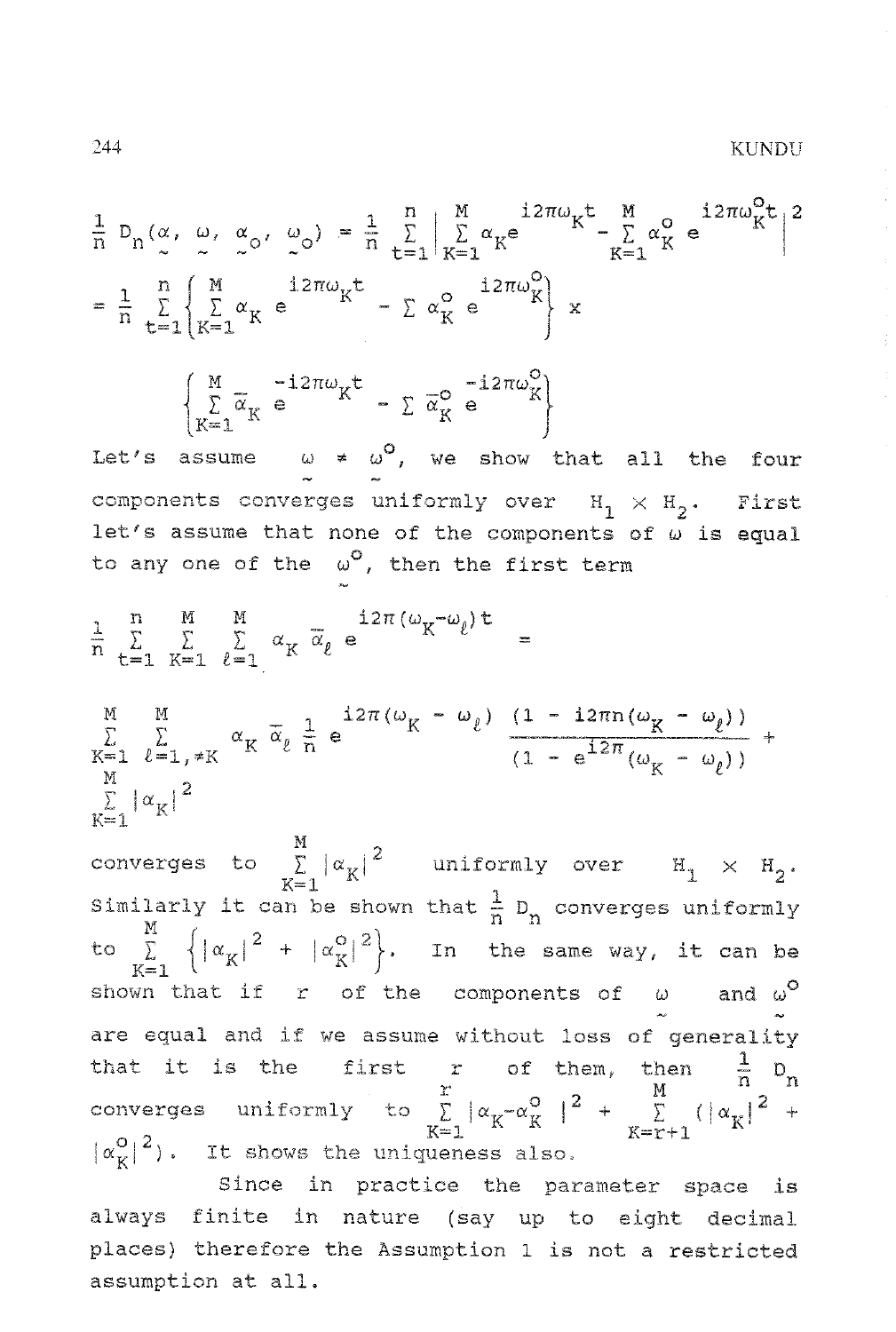#### 3. COMPUTATION OF LNSE

In this section we will briefly mention the different methods available in the literature to compute che LNSE. Observe that we can write the model **(1, I)** in the following form:

$$
Y = \mathbf{A}(\omega) \alpha + \varepsilon \qquad (4.1)
$$
  
where  $\mathbf{Y}^T = (Y_1, \dots, Y_n), \ \omega^T = (\omega_1, \dots, \omega_n),$   

$$
\alpha^T = (\alpha_1, \dots, \alpha_n), \ \varepsilon^T = (\varepsilon_1, \dots, \varepsilon_n) \text{ and}
$$
  

$$
\omega^T = \begin{bmatrix} 12\pi\omega_1 & 12\pi\omega_2 \\ \vdots & \vdots & \vdots \end{bmatrix}
$$

$$
\mathbf{A}(\omega) = \begin{bmatrix} e^{i2\pi i \omega} & e^{i2\pi i \omega} \\ \vdots & e^{i2\pi i \omega} \end{bmatrix}
$$
 (4.2)

Therefore the LNSE of  $(\alpha,\omega)$  can be obtained by minimizin

 $R(\alpha,\omega) = (Y - A(\omega)\alpha)^H(Y - A(\omega)\alpha)$  $(4.3)$ with respect to  $(\alpha,\omega)$ . Here '<sup>H'</sup> denotes the complex conjugate transpose of a matrix or of a vector. It is interesting to note that  $\alpha$  is separable from  $\omega$ . For a fixed  $\omega$ , the LNSE of  $\alpha$  is

$$
\hat{\alpha} = (\mathbf{A}(\omega)^{\mathrm{H}}\mathbf{A}(\omega))^{\mathrm{-1}}\mathbf{A}^{\mathrm{H}}(\omega)\mathbf{Y}
$$
\n(4.4)

Therefore the LNSE of  $\omega$  can be obtained by minimizing

$$
Q(\omega) = (Y - A(\omega)\hat{\alpha})^H (Y - A(\omega)\hat{\alpha})
$$

=  $Y^H$  [ I - A( $\omega$ ) (A( $\omega$ )<sup>H</sup>A( $\omega$ ))<sup>-1</sup>A<sup>H</sup>( $\omega$ ) | Y (4.5) with respect to  $\omega$ . Once we obtain the LNSE of  $\omega$ , the LNSE of  $\alpha$  can be easily obtained by substituting  $\hat{\omega}$ , in place of  $\omega$  in  $(4.4)$ .

Different methods are avaliable in the literature to minimize (4.5) . Parthasarathy and Tufts (1985) have suggested to minimize (4.5) by some standard non-linear minimization echnique. Bresler and Macovski **(1986)**  and Kumaresan, Scharf and Shaw **(1986)** independently suggested one iterative technique to minimize (4.5).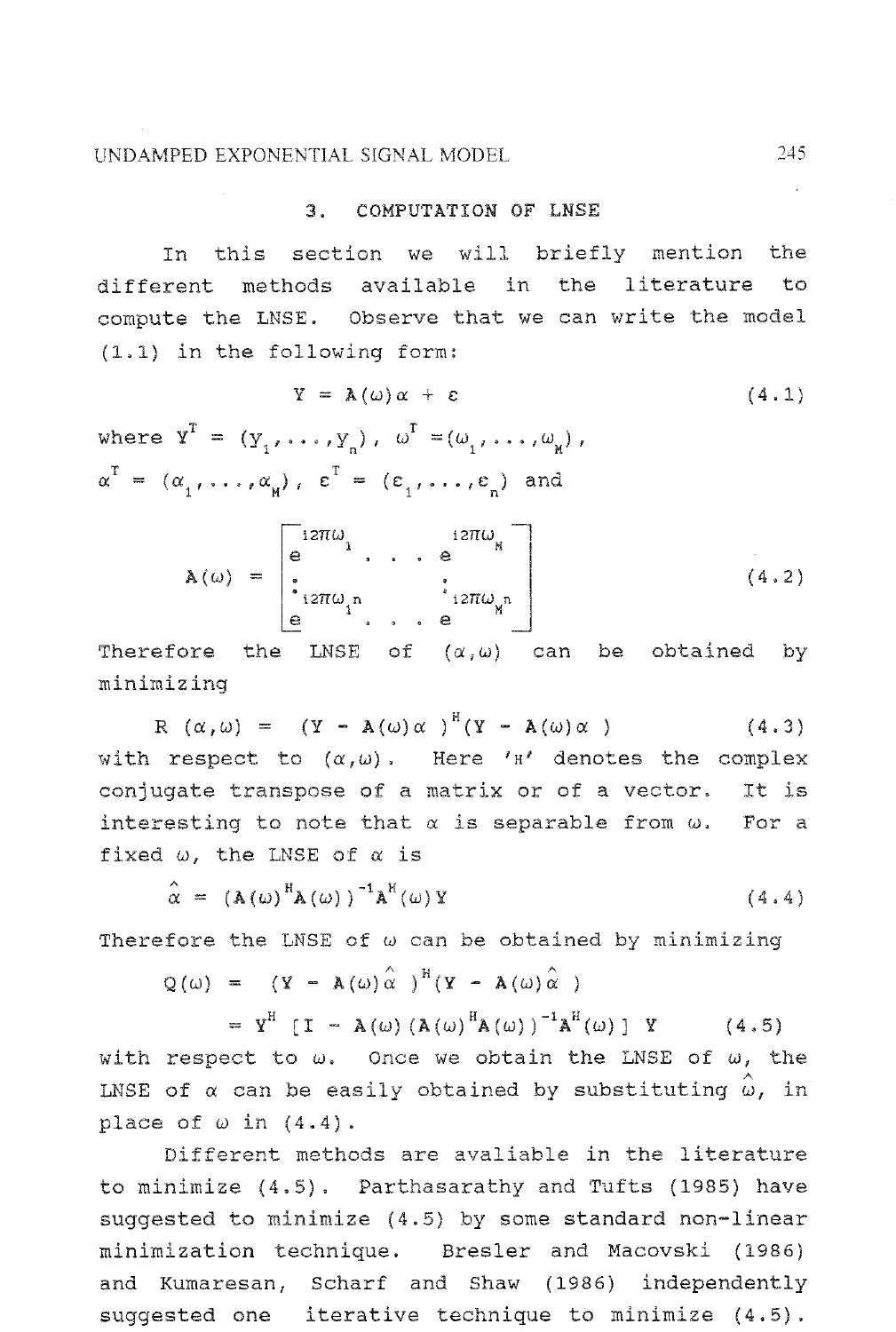Recently Kundu (1993) has suggested a non-linear eigenvalue technique to minimize (4.5). A numerical conparison of all the different methods are presente in the next section,

#### 4. NUMERICAL EXPERIMENTS

In this section we present some numerical results mainly to observe how the different methods behave for small samples. All these simulations are done using IMSL random deviate generator. We consider the

**2.011**  $x(t) = e^{2.0i t} + e^{3.5i t} + 2e^{4.0i t} + 2e^{5.5i t} + \epsilon(t)$  $t = 1, \ldots, N$ 

Here  $\varepsilon(t)$  are i.i.d. complex valued random variables with mean zero and standard deviation  $\sigma$  for both the real and imaginary part. The real and imaginary parts are independent and normally distributed. Changing n and  $\sigma$ , 100 different sets of data are generated. Numerical results are reported for  $N = 20$ , 30, 40, and  $\sigma = .5$ ,  $.1$  and  $.01$ .

For each data set, we calculate LNSE **of** w using modified Prony algorithm (MP) as described in Kundu (1993), by Iterated Quadratic Maximum Likelihood (IQML) method as proposed by Bresler and Macovski (1986) and by using IMSL minimization package. We also calculate the Cramar- Rao lower bound (CRLB) in each case for comparison. We use the ordinary EVLP estimate (see Rao; 1988 or Kundu; **1993)** as an initial estimate in all the cases. Observe that the stopping rule is **different** in **all the methods,** For MP we use the same stopping rule as it was used in Kundu (1993). For IQML and IMSL we use seven steps iterations. The mean estimate of the w's and their mean squared errors over 100 replications are reported. We report all the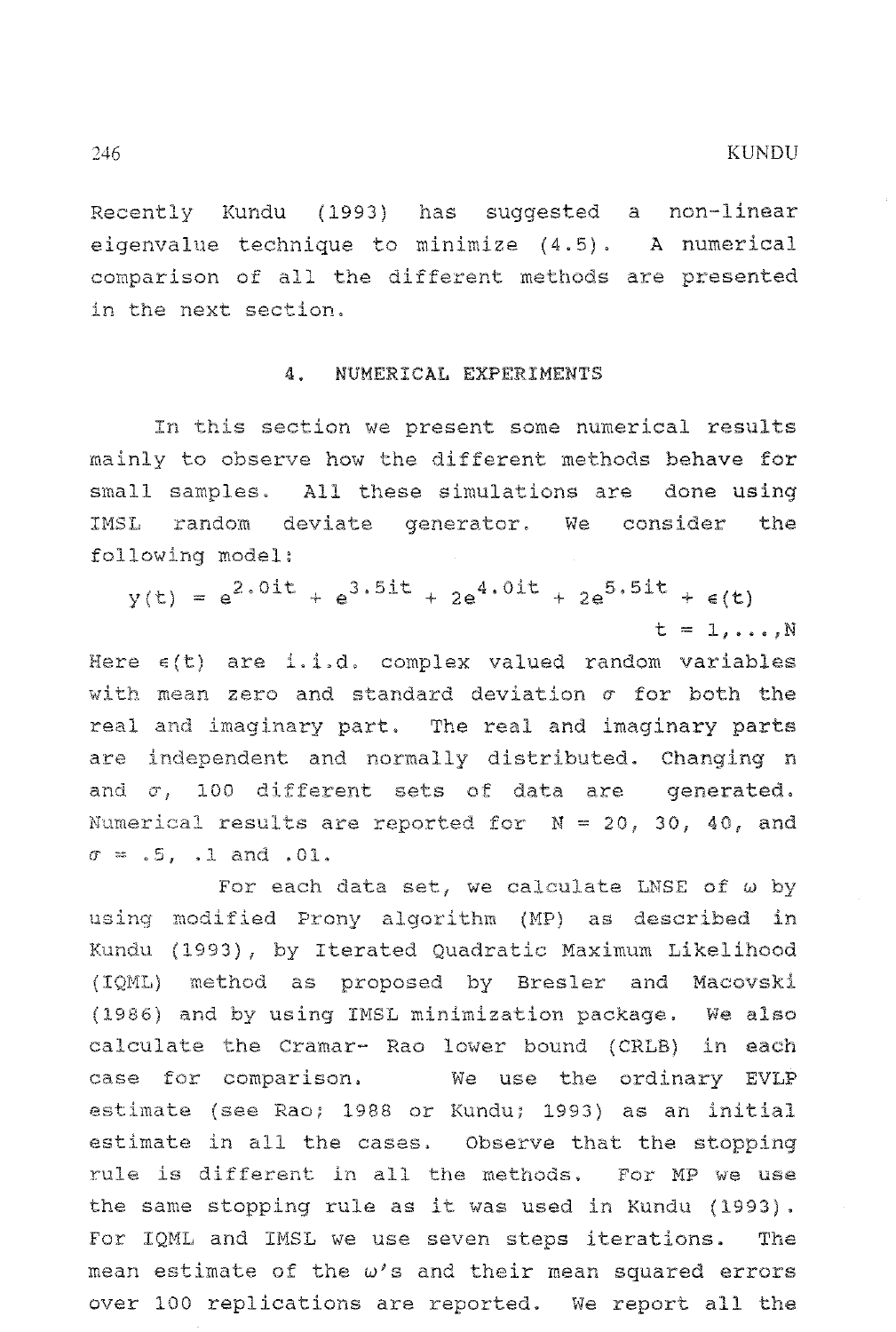## TABLE **I**

## $N = 20 \quad \sigma = .01$

|      | Method $\langle \omega_i$ | $\omega_{2}$                | $\omega_{3}$  | $\omega_{_4}$ |
|------|---------------------------|-----------------------------|---------------|---------------|
| CRLB | 2,00000                   | 3.50000                     | 4.00000       | 5.50000       |
|      | $(.387E-3)$               | $(.387E-3)$                 | $(.194E-3)$   | $(.194E-3)$   |
| MР   | 2,00008                   | 3.50014                     | 4.00006       | 5.50008       |
|      | $(.469E-3)$               | $(.458E-3)$                 | $(.246E-3)$   | $(.247E-3)$   |
| IQML | 2,00001                   | 3.49998                     | 4.00002       | 5.50003       |
|      | $(.442E-3)$               | $(.458E-3)$                 | $(.244E-3)$   | $(.248E-3)$   |
| IMSL | 2,00079                   | 3.50016                     | 3.99912       | 5,49930       |
|      | $(.991E-3)$               | $(.931E-3)$                 | $(.537E-3)$   | $(.612E-3)$   |
|      |                           | $N = 20$ $\sigma = 1$       |               |               |
|      | Method $\langle \omega_i$ | $\omega$ <sub>2</sub>       | $\omega_{_3}$ | $\omega_a$    |
|      | CRLB 2.00000              | 3.50000                     | 4,00000       | 5.50000       |
|      | $(.387E-2)$               | $(.387E-2)$                 | $(.194E-2)$   | $(.194E-2)$   |
| MP.  | 2,00078                   | 3.50147                     | 4,00069       | 5.50088       |
|      | $(.455E-2)$               | $(.458E-2)$                 | $(.247E-2)$   | $(.248E-2)$   |
|      | IQML 1.99999              | 3.50056                     | 4.00006       | 5.49946       |
|      | $(.414E-2)$               | $(.446E-2)$                 | $(.249E-2)$   | $(.247E-2)$   |
| IMSL | 1,99758                   | 3,49686                     | 4.00097       | 5,50012       |
|      | $(.917E-2)$               | $(.912E-2)$                 | $(.537E-2)$   | $(.512E-2)$   |
|      |                           | $N = 20 \quad \sigma = .50$ |               |               |
|      | Method $\langle \omega_i$ | $\omega$ <sub>2</sub>       | $\omega_{3}$  | $\omega_{4}$  |
| CRLB | 2,00000                   | 3.50000                     | 4,00000       | 5.50000       |
|      | $(.194E-1)$               | $(.194E-1)$                 | $(.970E-2)$   | $(.970E-2)$   |
| MP.  | 2,00268                   | 3.50691                     | 4.00314       | 5,50296       |
|      | $(.206E-1)$               | $(.207E-1)$                 | $(.122E-1)$   | $(.122E-1)$   |
|      | IQML 2.00542              | 3.50271                     | 4.00155       | 5.49751       |
|      | $(.218E-1)$               | $(.221E-1)$                 | $(.127E-1)$   | $(.125E-1)$   |
| IMSL | 1.93032                   | 3.40095                     | 4.01943       | 5.50589       |
|      | (.891E-1)                 | $(.993E-1)$                 | $(.581E-1)$   | $(.554E-1)$   |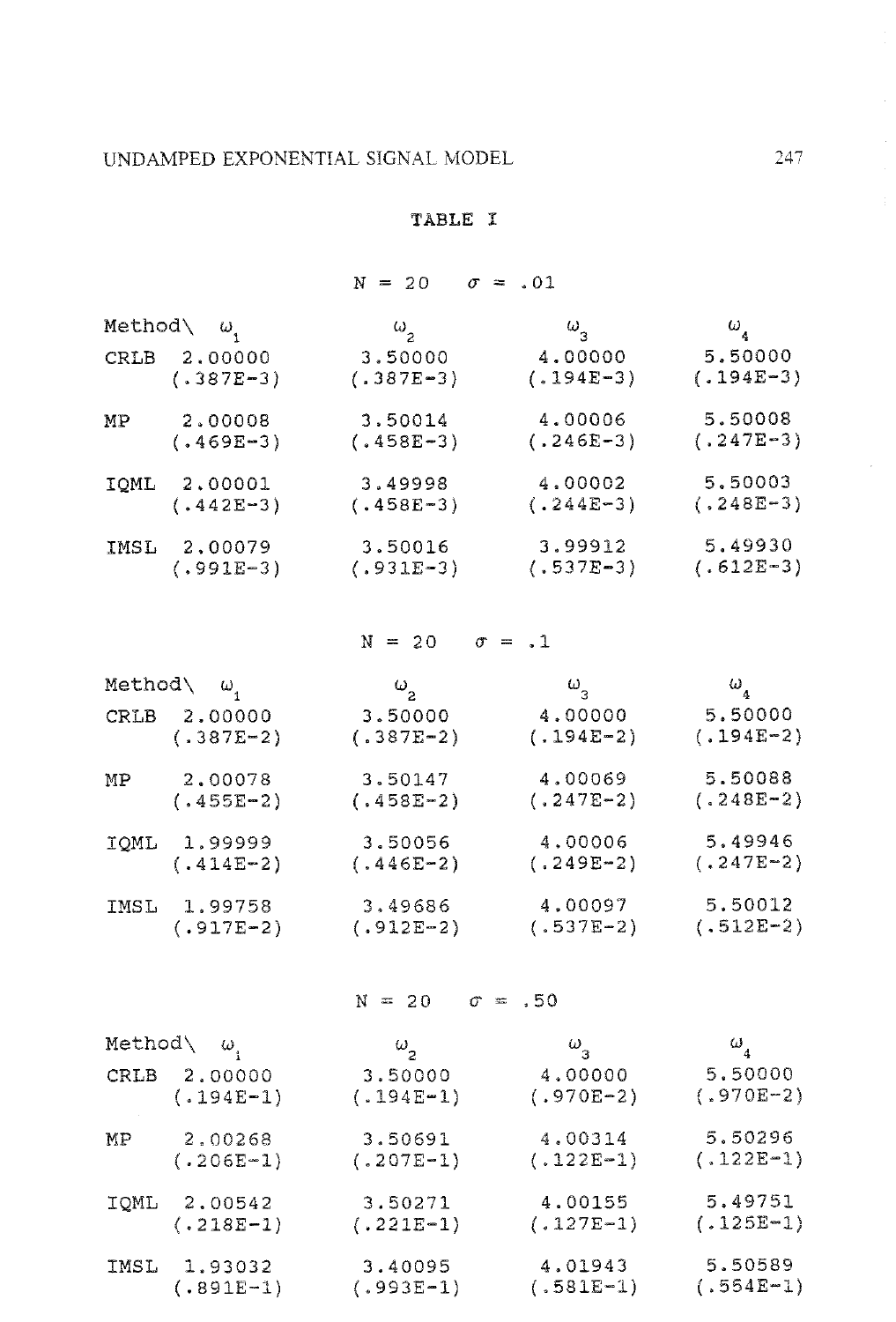$\mathcal{A}^{\pm}$ 

TABLE II

|      |                                        | $N = 30$                | $\sigma = .01$ |                        |
|------|----------------------------------------|-------------------------|----------------|------------------------|
|      | Method $\varphi$ $\omega$ <sub>1</sub> | $\omega_{2}$            | $\omega_{3}$   | $\omega_{\frac{1}{4}}$ |
|      | CRLB 2.00000                           | 3.50000                 | 4,00000        | 5.50000                |
|      | $(.211E-3)$                            | $(.211E-3)$             | $(.105E-3)$    | $(.105E-3)$            |
| MP.  | 2,00007                                | 3,49997                 | 4,00062        | 5.50002                |
|      | $(.236E-3)$                            | $(.253E-3)$             | $(.110E-3)$    | $(.129E-3)$            |
| IQML | 2,00003                                | 3,50005                 | 3,99996        | 5,49996                |
|      | $(.237E-3)$                            | $(.247E-3)$             | $(.117E-3)$    | $(.122E-3)$            |
| IMSL | 1,99907                                | 3,49643                 | 3,99943        | 5,49948                |
|      | $(.510E-3)$                            | $(.643E-3)$             | $(.331E-3)$    | $(.212E-3)$            |
|      |                                        | $N = 30$ $\sigma = .1$  |                |                        |
|      | Method\ ω <sub>,</sub>                 | $\omega_{2}$            | $\omega_{3}$   | $\omega_{_4}$          |
|      | CRLB 2.00000                           | 3.50000                 | 4.00000        | 5,50000                |
|      | $(.211E-2)$                            | $(.211E-2)$             | $(.105E-2)$    | $(.105E-2)$            |
| MP – | 2,00074                                | 3.49981                 | 4.00030        | 5.50028                |
|      | $(.220E-2)$                            | $(.254E-2)$             | $(.111E-2)$    | $(.129E-2)$            |
|      | IQML 2.00035                           | 3,50049                 | 3,99963        | 5.49962                |
|      | $(.238E - 2)$                          | $(.248E-2)$             | $(.117E-2)$    | $(.128E-2)$            |
|      | IMSL 2,00045                           | 3.50194                 | 4.00078        | 5.50028                |
|      | $(.987E-2)$                            | $(.931E-2)$             | $(.611E-2)$    | $(.539E-2)$            |
|      |                                        | $N = 30$ $\sigma = .50$ |                |                        |
|      | Method $\langle \omega_{i}$            | $\omega$ <sub>2</sub>   | $\omega_{3}$   | $\omega_{_4}$          |
|      | CRLB 2.00000                           | 3,50000                 | 4,00000        | 5.50000                |
|      | $(.105E-1)$                            | $(.105E-1)$             | $(.527E-2)$    | $(.527E-2)$            |
| МP   | 2.00365                                | 3,49938                 | 4.00162        | 5.50124                |
|      | $(.108E-1)$                            | $(.131E-1)$             | $(.538E-2)$    | $(.549E-2)$            |
|      | IQML 2.00378                           | 3.50184                 | 3.99832        | 5,49762                |
|      | $(.124E-1)$                            | $(.138E-1)$             | $(.598E-2)$    | $(.599E-2)$            |
|      | IMSL 1.92465                           | 3.49560                 | 4.12463        | 5.51468                |
|      | $(.632E-1)$                            | $(.541E-1)$             | $(.245E-1)$    | $(.277E-1)$            |
|      |                                        |                         |                |                        |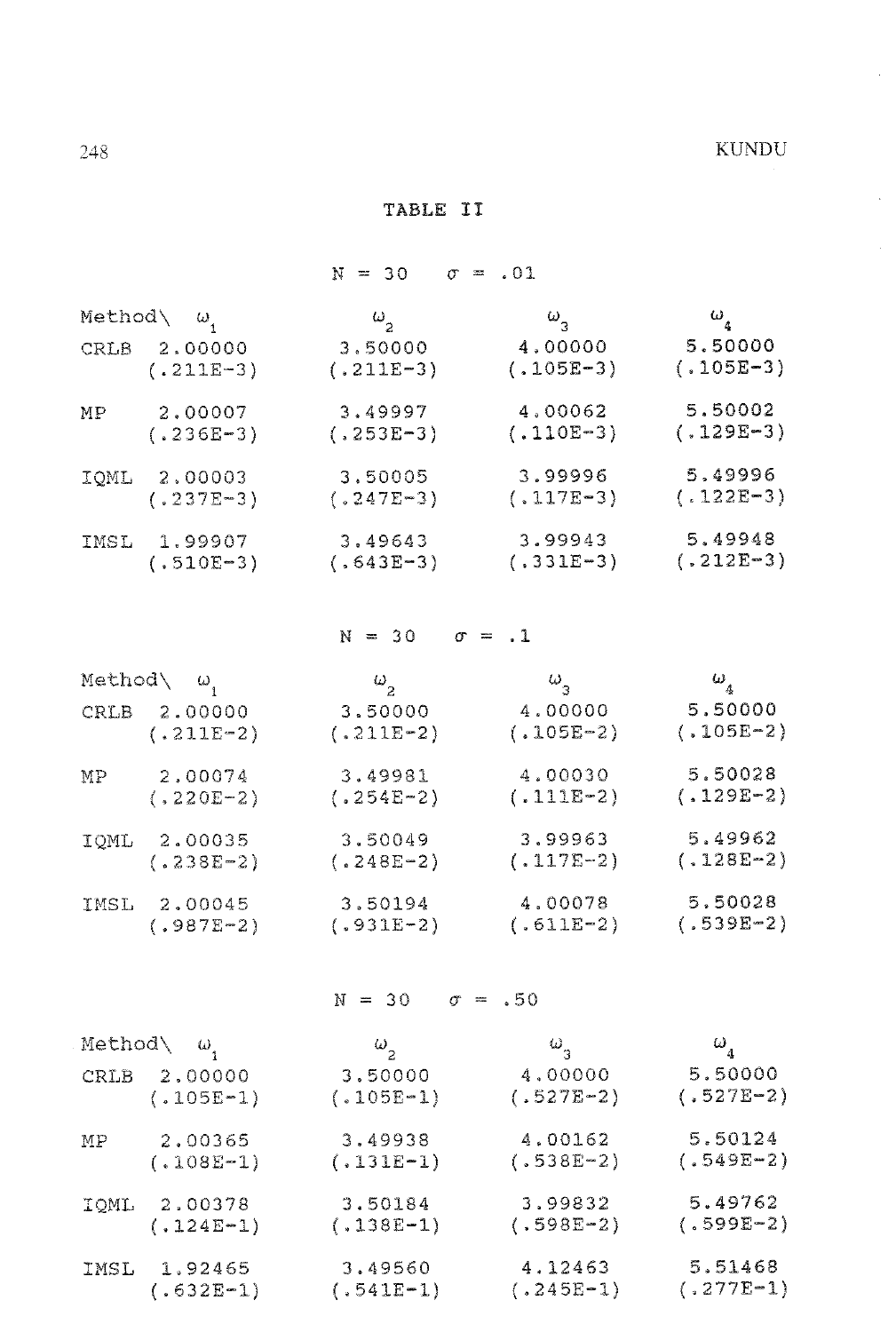## UNDAMPED EXPONENTIAL SIGNAL MODEL

 $(.735E-2)$ 

### **TABLE III**

 $N = 40$   $\sigma = .01$ 

|      | Method $\langle \omega_1$ | $\omega$ <sub>2</sub>  | $\omega_{3}$        | $\omega_{_4}$ |  |
|------|---------------------------|------------------------|---------------------|---------------|--|
|      | CRLB 2.00000              | 3.50000                | 4.00000             | 5.50000       |  |
|      | $(.137E-3)$               | $(.137E-3)$            | $(.685E-4)$         | $(.685E-4)$   |  |
| MP   | 2.00003                   | 3,49999                | 4.00001             | 5,50001       |  |
|      | $(.180E-3)$               | $(.182E-3)$            | $(.686E-4)$         | $(.725E-4)$   |  |
|      | IQML 2.00002              | 3,50002                | 3,99998             | 5.49998       |  |
|      | $(.149E-3)$               | $(.160E-3)$            | $(.688E-4)$         | $(.722E-4)$   |  |
|      | IMSL 1.99989              | 3.49968                | 3.99974             | 5,49986       |  |
|      | $(.320E-3)$               | $(.414E-3)$            | $(.108E-3)$         | $(.114E-3)$   |  |
|      |                           | $N = 40$ $\sigma = .1$ |                     |               |  |
|      | Method\ ω <sub>1</sub>    | $\omega_{_2}$          | $\omega_{\text{c}}$ | $\omega_{_4}$ |  |
|      | CRLB 2.00000              | 3.50000                | 4,00000             | 5.50000       |  |
|      | $(.137E-2)$               | $(.137E-2)$            | $(.685E-3)$         | $(.685E-3)$   |  |
| MР   | 2.00004                   | 3.49984                | 3,99985             | 5,50015       |  |
|      | $(.181E-2)$               | $(.181E-2)$            | $(.692E-2)$         | $(.835E-2)$   |  |
| IQML | 2.00025                   | 3.50017                | 3,99982             | 5,49983       |  |
|      | $(.169E-2)$               | $(.171E-2)$            | $(.698E-2)$         | $(.841E-2)$   |  |
|      | IMSL 1.99988              | 3.49131                | 4,00203             | 5.50023       |  |
|      | $(.615E-2)$               | $(.712E-2)$            | $(.321E-2)$         | $(.330E-2)$   |  |
|      | $N = 40$ $\sigma = .50$   |                        |                     |               |  |
|      | Method $\langle \omega_i$ | $\omega_{\rm p}$       | $\omega_{3}$        | $\omega_a$    |  |
| CRLB | 2.00000                   | 3,50000                | 4.00000             | 5.50000       |  |
|      | $(.137E-2)$               | $(.137E-2)$            | $(.685E-3)$         | $(.685E-3)$   |  |
| МP   | 2.00039                   | 3.49994                | 4.00013             | 5.50018       |  |
|      | $(.181E-2)$               | $(.181E-2)$            | $(.692E-3)$         | $(.835E-3)$   |  |
| IQML | 2.00025                   | 3.50017                | 3,99982             | 5.49983       |  |
|      | $(.169E-2)$               | $(.171E-2)$            | $(.698E-3)$         | $(.841E-3)$   |  |
| IMSL | 1.98669                   | 3.52242                | 4.13035             | 5.50567       |  |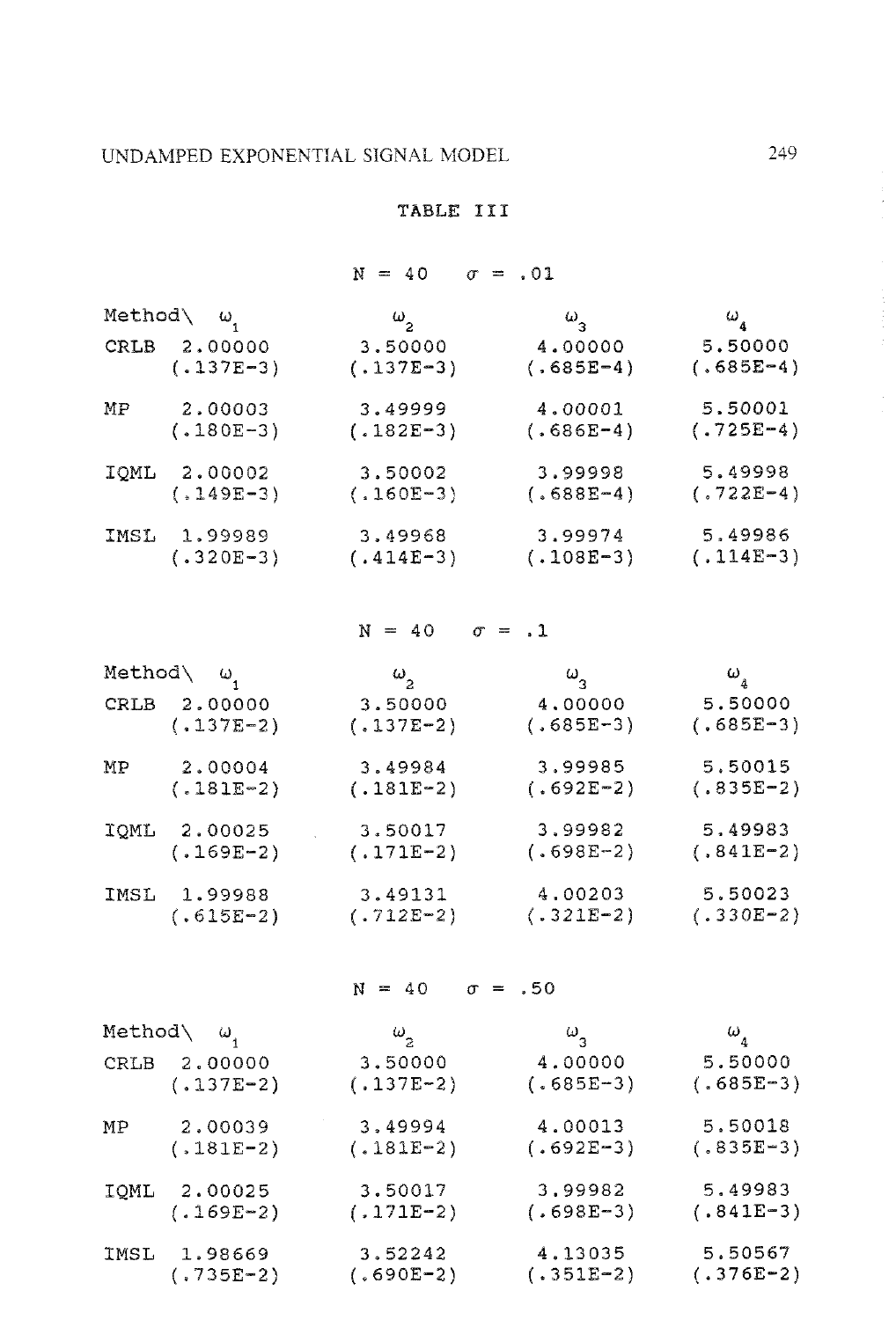#### 5. CONCLUSIONS

The numerical results confirm the consistency of the INSE on a restricted parameter space. In all the three cases, for fixed  $\sigma$  as N increases the MSE decreases and for fixed N as o decreases MSE decreases. Comparing the behavior of the three methods it is observed that MP and IQML behave almost similarly in all the situations and both of them are much better than IMSL. Since it is known that (Kundu; 1994) if we start from a good starting value MP procedure converges almost surely, therefore it is advisable to use MP at least for large sample with EVLP as a starting value. It is observed that MP and IOML reach the CRLB particularly when N is large and  $\sigma$  is small. It seems that general purpose algorithm does not work very well and special purpose algorithm is needed to obtain the LNSE for this problem. Although consistency can't be achieved for the whole parameter space, for all practical purposes the restricted parameter space is sufficient to us as far as estimation is concerned.

#### **ACKNOWLEDGEMENTS**

The author would like to thank one referee for many constructive suggestions and to Ms. Ranjana Pal for helping him to prepare this manuscript. This work is partially supported by a grant (No. SR/OY/M-06/93) of Department of Science and Technology, Government of India.

#### **BIBLIOGRAPHY**

Bresler, Y. and Macovski, A. (1986) "Exact Maximum Likelihood Parameter Estimation of Superimposed Exponential Signals in Noise", IEEE Trans. Acous. Sneech and Signal Processing, 34, 5, 1081-1089.